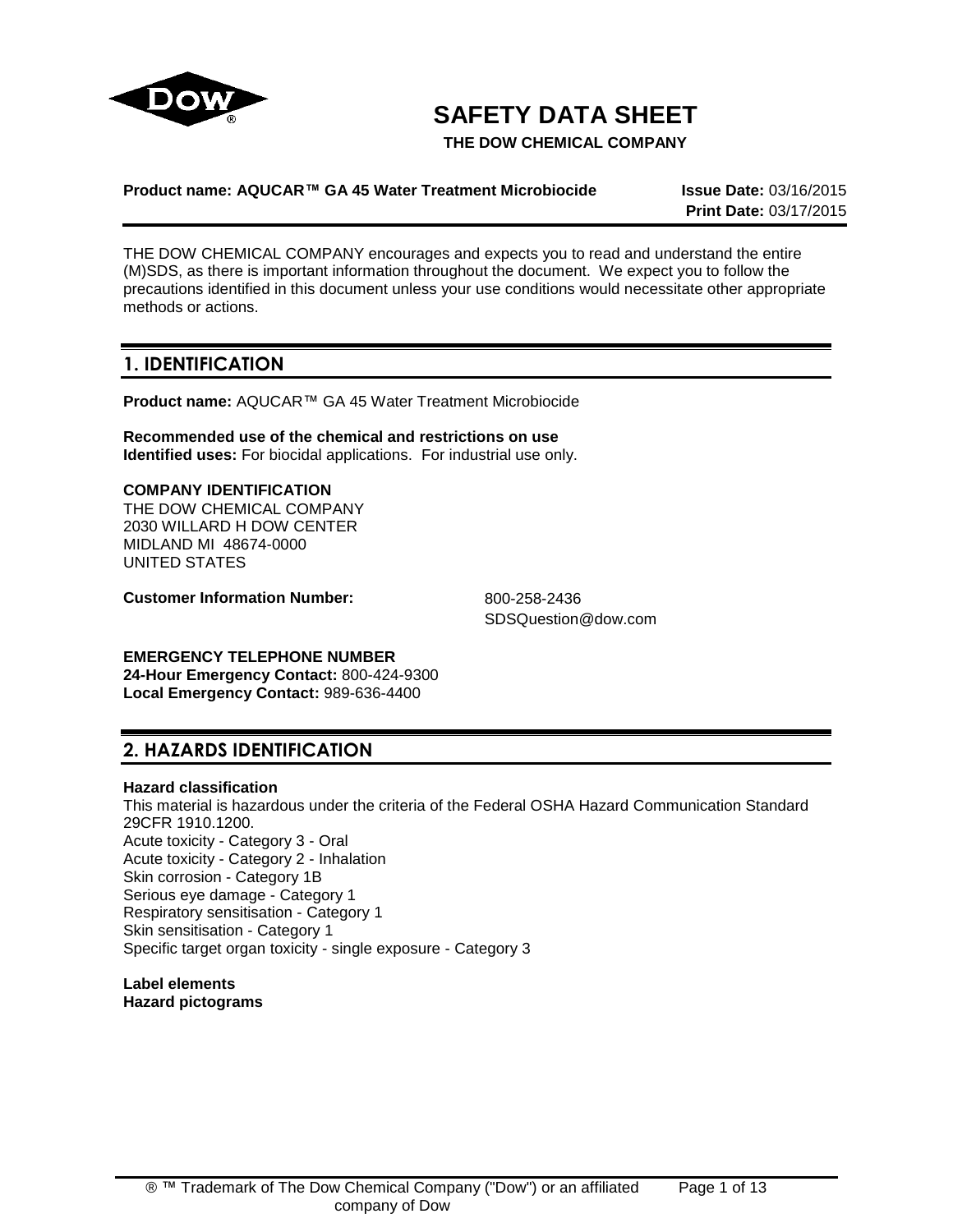

#### Signal word: **DANGER!**

## **Hazards**

Toxic if swallowed. Causes severe skin burns and eye damage. May cause an allergic skin reaction. Fatal if inhaled. May cause allergy or asthma symptoms or breathing difficulties if inhaled. May cause respiratory irritation.

#### **Precautionary statements**

#### **Prevention**

Do not breathe dust/ fume/ gas/ mist/ vapours/ spray. Wash skin thoroughly after handling. Do not eat, drink or smoke when using this product. Use only outdoors or in a well-ventilated area. Contaminated work clothing should not be allowed out of the workplace. Wear protective gloves/ protective clothing/ eye protection/ face protection. Wear respiratory protection.

#### **Response**

IF SWALLOWED: Immediately call a POISON CENTER or doctor/ physician. Rinse mouth. IF SWALLOWED: Rinse mouth. Do NOT induce vomiting.

IF ON SKIN (or hair): Remove/ Take off immediately all contaminated clothing. Rinse skin with water/ shower.

IF INHALED: Remove victim to fresh air and keep at rest in a position comfortable for breathing. Immediately call a POISON CENTER or doctor/ physician.

IF IN EYES: Rinse cautiously with water for several minutes. Remove contact lenses, if present and easy to do. Continue rinsing. Immediately call a POISON CENTER or doctor/ physician.

If skin irritation or rash occurs: Get medical advice/ attention.

If experiencing respiratory symptoms: Call a POISON CENTER or doctor/ physician. Wash contaminated clothing before reuse.

#### **Storage**

Store in a well-ventilated place. Keep container tightly closed. Store locked up.

### **Disposal**

Dispose of contents/ container to an approved waste disposal plant.

#### **Other hazards**

no data available

## **3. COMPOSITION/INFORMATION ON INGREDIENTS**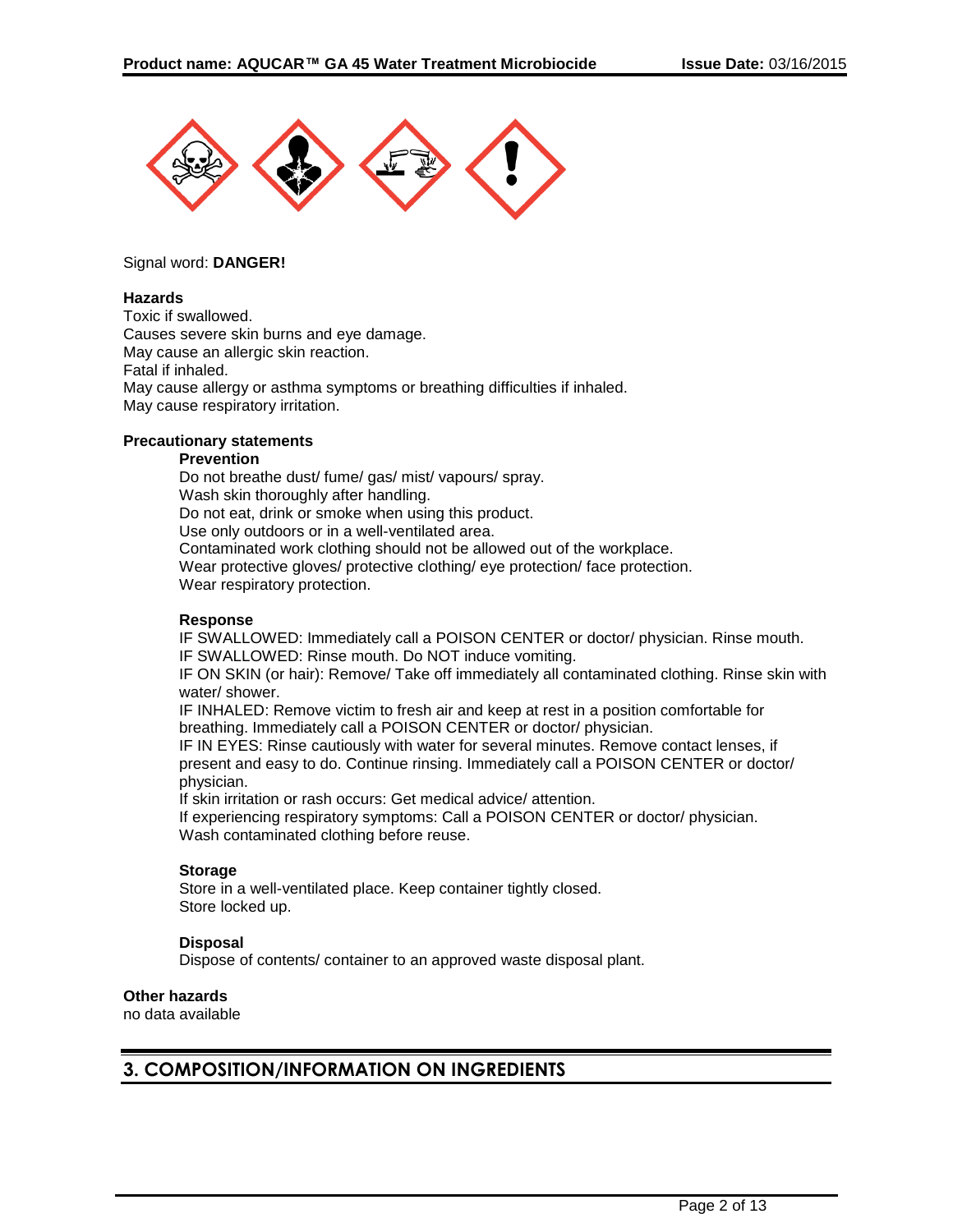| <b>Chemical nature: Biocidal product</b><br>This product is a mixture. |              |                      |
|------------------------------------------------------------------------|--------------|----------------------|
| <b>Component</b>                                                       | <b>CASRN</b> | <b>Concentration</b> |
|                                                                        |              |                      |
| Glutaraldehyde                                                         | 111-30-8     | 45.0%                |
| Water                                                                  | 7732-18-5    | $\leq$ 55.0 %        |
|                                                                        |              |                      |

## **4. FIRST AID MEASURES**

#### **Description of first aid measures**

**General advice:** First Aid responders should pay attention to self-protection and use the recommended protective clothing (chemical resistant gloves, splash protection). If potential for exposure exists refer to Section 8 for specific personal protective equipment.

**Inhalation:** Move person to fresh air. If person is not breathing, call an emergency responder or ambulance, then give artificial respiration; if by mouth to mouth use rescuer protection (pocket mask etc). Call a poison control center or doctor for treatment advice. If breathing is difficult, oxygen should be administered by qualified personnel.

**Skin contact:** Take off contaminated clothing. Wash skin with soap and plenty of water for 15-20 minutes. Call a poison control center or doctor for treatment advice. Wash clothing before reuse. Shoes and other leather items which cannot be decontaminated should be disposed of properly. Suitable emergency safety shower facility should be immediately available.

**Eye contact:** Wash immediately and continuously with flowing water for at least 30 minutes. Remove contact lenses after the first 5 minutes and continue washing. Obtain prompt medical consultation, preferably from an ophthalmologist. Suitable emergency eye wash facility should be immediately available.

**Ingestion:** If the person is fully alert and cooperative, have the person rinse mouth with plenty of water. In cases of ingestion have the person drink 4 to 10 ounces (120-300 mL) of water. Do not induce vomiting. Do not attempt mouth rinse if the person has respiratory distress, altered mental status, or nausea and vomiting. Call a physician and/or transport to emergency facility immediately. If swallowed, DO NOT induce vomiting.

**Most important symptoms and effects, both acute and delayed:** Aside from the information found under Description of first aid measures (above) and Indication of immediate medical attention and special treatment needed (below), any additional important symptoms and effects are described in Section 11: Toxicology Information.

#### **Indication of any immediate medical attention and special treatment needed**

**Notes to physician:** Maintain adequate ventilation and oxygenation of the patient. May cause respiratory sensitization or asthma-like symptoms. Bronchodilators, expectorants and antitussives may be of help. Glutaraldehyde may transiently worsen reversible airways obstruction including asthma or reactive airways disease. Treat bronchospasm with inhaled beta2 agonist and oral or parenteral corticosteroids. Chemical eye burns may require extended irrigation. Obtain prompt consultation, preferably from an ophthalmologist. If burn is present, treat as any thermal burn, after decontamination. Due to irritant properties, swallowing may result in burns/ulceration of mouth, stomach and lower gastrointestinal tract with subsequent stricture. Aspiration of vomitus may cause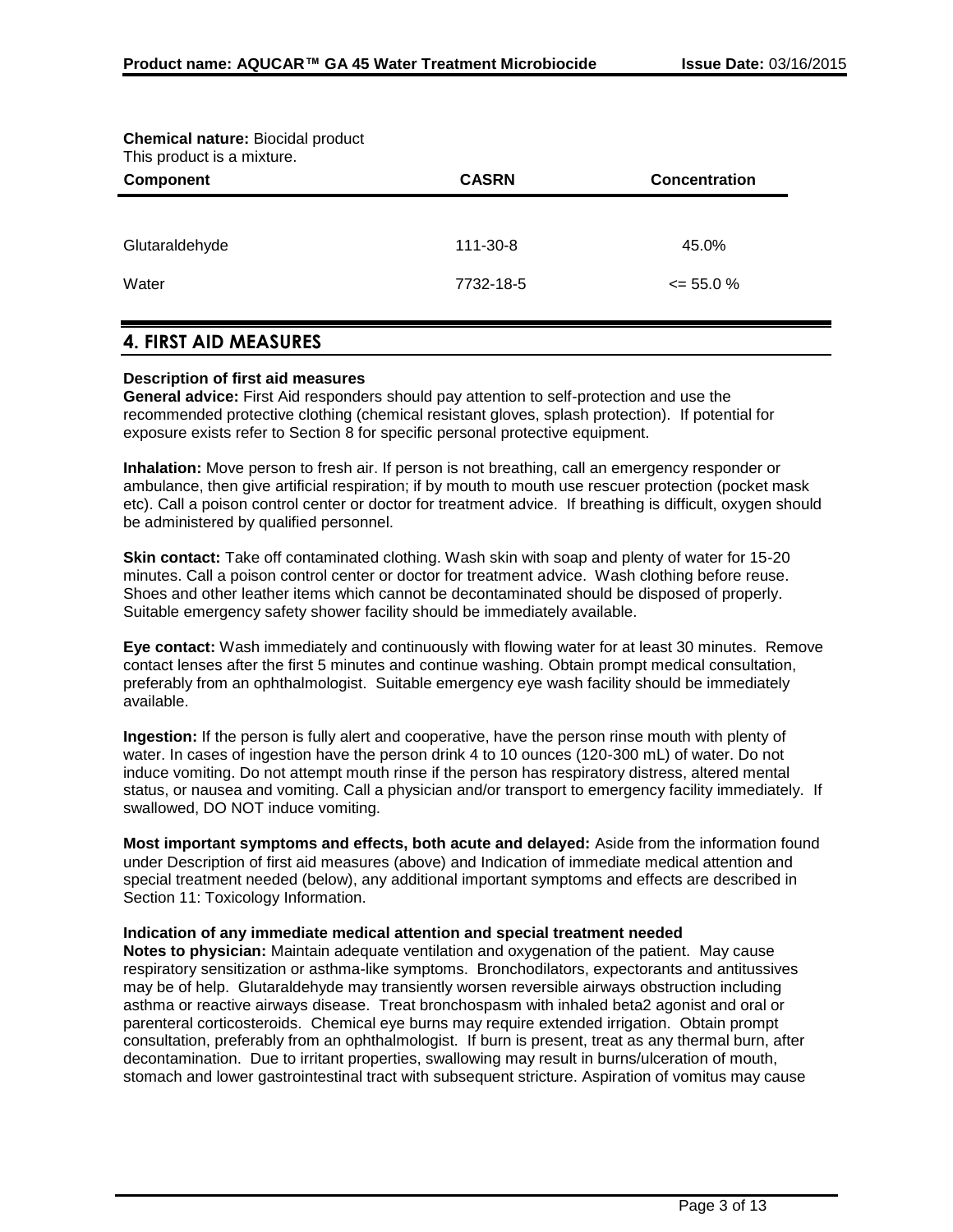lung injury. Suggest endotracheal/esophageal control if lavage is done. Probable mucosal damage may contraindicate the use of gastric lavage. No specific antidote. Treatment of exposure should be directed at the control of symptoms and the clinical condition of the patient. Have the Safety Data Sheet, and if available, the product container or label with you when calling a poison control center or doctor, or going for treatment. Excessive exposure may aggravate preexisting asthma and other respiratory disorders (e.g. emphysema, bronchitis, reactive airways dysfunction syndrome).

## **5. FIREFIGHTING MEASURES**

**Suitable extinguishing media:** To extinguish combustible residues of this product use water fog, carbon dioxide, dry chemical or foam.

**Unsuitable extinguishing media:** None known.

### **Special hazards arising from the substance or mixture**

**Hazardous combustion products:** Under fire conditions some components of this product may decompose. The smoke may contain unidentified toxic and/or irritating compounds. Combustion products may include and are not limited to: Carbon monoxide. Carbon dioxide.

**Unusual Fire and Explosion Hazards:** This material will not burn until the water has evaporated. Residue can burn.

### **Advice for firefighters**

**Fire Fighting Procedures:** Keep people away. Isolate fire and deny unnecessary entry. To extinguish combustible residues of this product use water fog, carbon dioxide, dry chemical or foam. Contain fire water run-off if possible. Fire water run-off, if not contained, may cause environmental damage. Review the "Accidental Release Measures" and the "Ecological Information" sections of this (M)SDS.

**Special protective equipment for firefighters:** Wear positive-pressure self-contained breathing apparatus (SCBA) and protective fire fighting clothing (includes fire fighting helmet, coat, trousers, boots, and gloves). Avoid contact with this material during fire fighting operations. If contact is likely, change to full chemical resistant fire fighting clothing with self-contained breathing apparatus. If this is not available, wear full chemical resistant clothing with self-contained breathing apparatus and fight fire from a remote location. For protective equipment in post-fire or non-fire clean-up situations, refer to the relevant sections.

## **6. ACCIDENTAL RELEASE MEASURES**

**Personal precautions, protective equipment and emergency procedures:** Evacuate area. Keep upwind of spill. Ventilate area of leak or spill. Only trained and properly protected personnel must be involved in clean-up operations. Refer to section 7, Handling, for additional precautionary measures. Use appropriate safety equipment. For additional information, refer to Section 8, Exposure Controls and Personal Protection.

**Environmental precautions:** Prevent from entering into soil, ditches, sewers, waterways and/or groundwater. See Section 12, Ecological Information. Spills or discharge to natural waterways is likely to kill aquatic organisms.

**Methods and materials for containment and cleaning up:** Avoid making contact with spilled material, glutaraldehyde will be absorbed by most shoes. Always wear the correct protective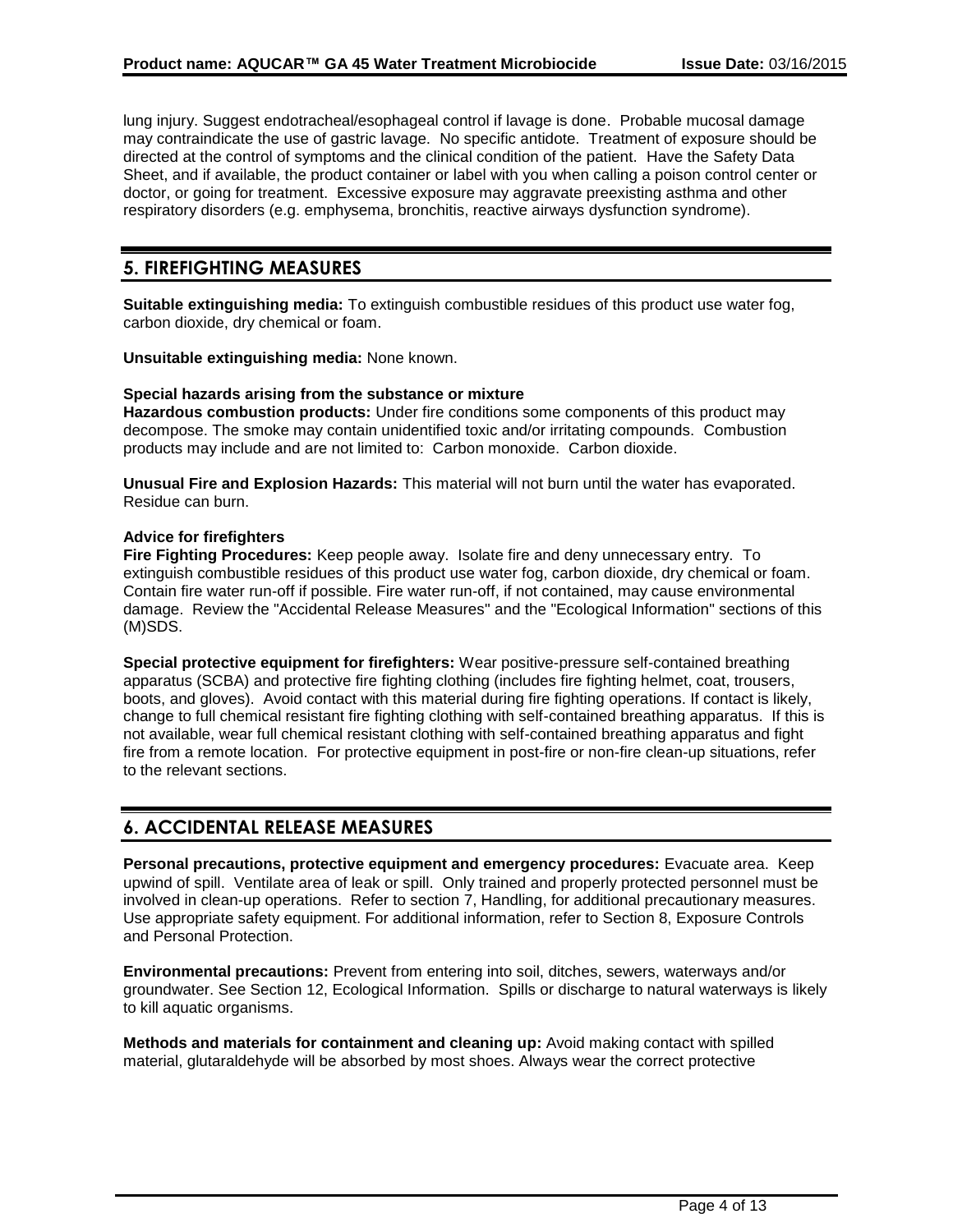equipment, consisting of splashproof monogoggles, or both safety glasses with side shields and a wraparound full-face shield, appropriate gloves and protective clothing. A self-contained breathing apparatus or respirator and absorbents may be necessary, depending on the size of the spill and the adequacy of ventilation. Small spills: Wear the correct protective equipment and cover the liquid with absorbent material. Collect and seal the material and the dirt that has absorbed the spilled material in polyethylene bags and place in a drum for transit to an approved disposal site. Rinse away the remaining spilled material with water to reduce odor, and discharge the rinsate into a municipal or industrial sewer. Large spills: In case of nasal and respiratory irritation, vacate the room immediately. Personnel cleaning up should be trained and equipped with a self-contained breathing apparatus, or an officially approved or certified full-face respirator equipped with an organic vapor cartridge, gloves, and clothing impervious to glutaraldehyde, including rubber boots or shoe protection. Deactivate with sodium bisulfite (2-3 parts (by weight) per part of active substance glutaraldehyde), collect the neutralized liquid and place in a drum for transit to an approved disposal site.

## **7. HANDLING AND STORAGE**

**Precautions for safe handling:** Do not spray or aerosolize the undiluted form of the product. Full personal protective equipment (including skin covering and full-face SCBA respirator) is required for dilutions or mixtures of the product used in a spray application.

Keep out of reach of children. Do not get in eyes, on skin, on clothing. Do not swallow. Avoid prolonged or repeated contact with skin. Avoid breathing vapor. Keep container closed. Use with adequate ventilation. Wear goggles, protective clothing and butyl or nitrile gloves. Wash thoroughly with soap and water after handling. Remove contaminated clothing and wash before reuse. See Section 8, EXPOSURE CONTROLS AND PERSONAL PROTECTION.

**Conditions for safe storage:** Do not store in: Aluminum. Carbon steel. Copper. Mild steel. Iron.

## **Storage stability**

**Shelf life: Use within** 18 Month

## **8. EXPOSURE CONTROLS/PERSONAL PROTECTION**

#### **Control parameters**

Exposure limits are listed below, if they exist.

| <b>Component</b> | <b>Regulation</b> | <b>Type of listing</b> | <b>Value/Notation</b> |
|------------------|-------------------|------------------------|-----------------------|
| Glutaraldehyde   | ACGIH             |                        | $0.05$ ppm            |
|                  | ACGIH             |                        | <b>DSEN, RSEN</b>     |

### **Exposure controls**

**Engineering controls:** Use engineering controls to maintain airborne level below exposure limit requirements or guidelines. If there are no applicable exposure limit requirements or guidelines, use only with adequate ventilation. Local exhaust ventilation may be necessary for some operations.

#### **Individual protection measures**

**Eye/face protection:** Use chemical goggles. If exposure causes eye discomfort, use a fullface respirator. Use a full-face respirator when material is heated or when aerosols/mists are generated. Eye wash fountain should be located in immediate work area. **Skin protection**

**Hand protection:** Use gloves chemically resistant to this material. Examples of preferred glove barrier materials include: Butyl rubber. Examples of acceptable glove barrier materials include: Nitrile/butadiene rubber ("nitrile" or "NBR"). NOTICE: The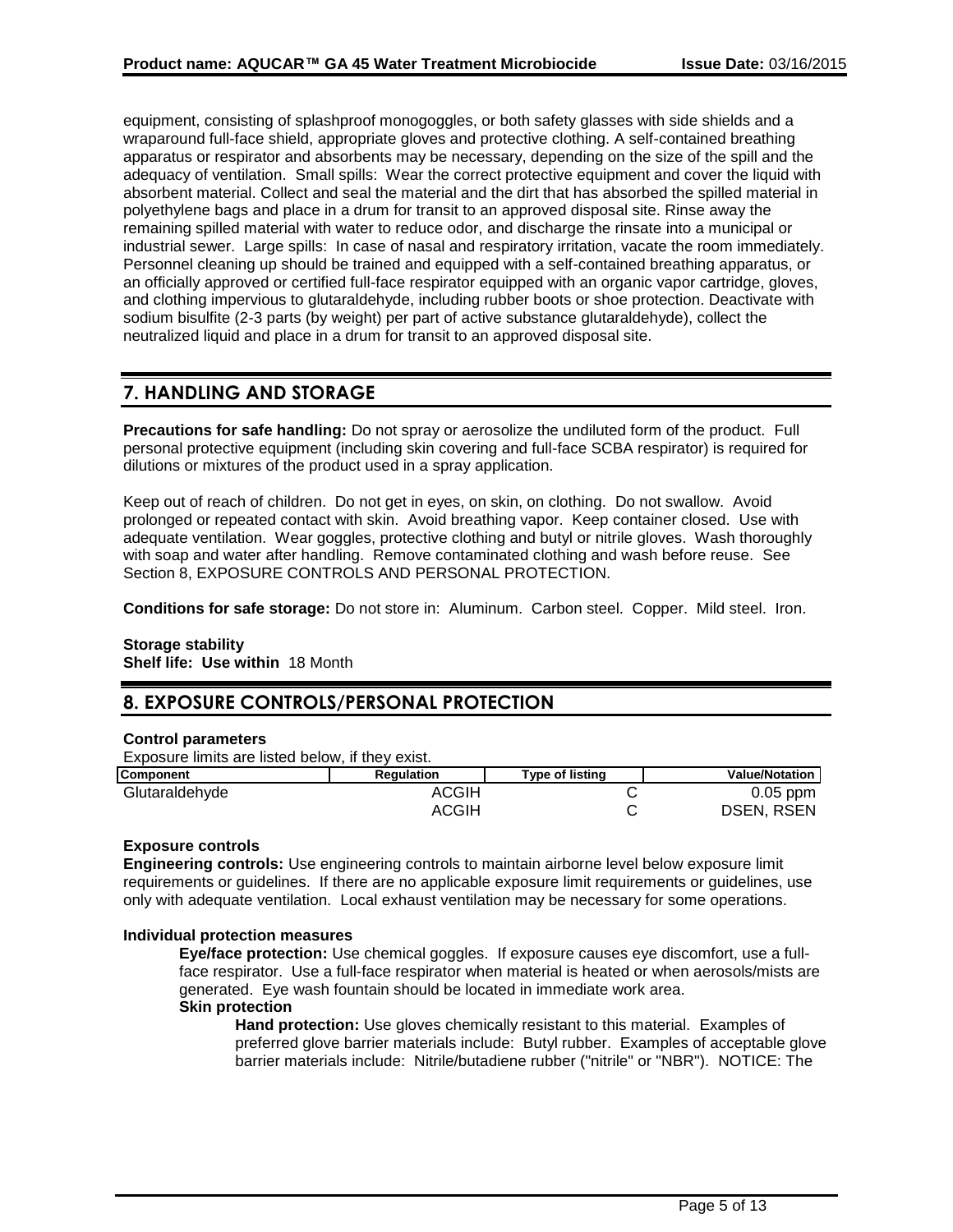selection of a specific glove for a particular application and duration of use in a workplace should also take into account all relevant workplace factors such as, but not limited to: Other chemicals which may be handled, physical requirements (cut/puncture protection, dexterity, thermal protection), potential body reactions to glove materials, as well as the instructions/specifications provided by the glove supplier.

**Other protection:** Use protective clothing chemically resistant to this material. Selection of specific items such as face shield, boots, apron, or full body suit will depend on the task. Safety shower should be located in immediate work area. Use chemical protective clothing resistant to this material, when there is any possibility of skin contact. Remove contaminated clothing immediately, wash skin area with soap and water, and launder clothing before reuse or dispose of properly. Items which cannot be decontaminated, such as shoes, belts and watchbands, should be removed and disposed of properly.

**Respiratory protection:** Atmospheric levels should be maintained below the exposure guideline. When respiratory protection is required for certain operations, use an approved airpurifying respirator. This product is a respiratory irritant. If discomfort is experienced ventilation is not adequate and an approved full face air-purifying respirator is recommended. If vapors are strong enough to be irritating to the nose, or eyes, the OEL is probably being exceeded. Special ventilation or respiratory protection may be required. For operations such as spraying and other conditions such as emergencies where the exposure guideline may be greatly exceeded, use an approved positive-pressure self-contained breathing apparatus. For emergency response or for situations where the atmospheric level is unknown, use an approved positive-pressure self-contained breathing apparatus or positive-pressure air line with auxiliary self-contained air supply.

The following should be effective types of air-purifying respirators: Full-face Organic vapor cartridge with a particulate pre-filter.

| Appearance                                      |                                                                        |
|-------------------------------------------------|------------------------------------------------------------------------|
| <b>Physical state</b>                           | Liquid.                                                                |
| Color                                           | Colorless                                                              |
| Odor                                            | Fruity                                                                 |
| <b>Odor Threshold</b>                           | < 1 ppb Literature                                                     |
| рH                                              | 3.1 - 4.5 ASTM E70                                                     |
| <b>Melting point/range</b>                      | Not applicable to liquids                                              |
| <b>Freezing point</b>                           | -17 °C $(1 °F)$ Calculated.                                            |
| Boiling point (760 mmHg)                        | 100.7 °C (213.3 °F) OECD Test Guideline 103                            |
| <b>Flash point</b>                              | closed cup Tag Closed Cup ASTM D56 None                                |
| <b>Evaporation Rate (Butyl Acetate</b><br>$= 1$ | 1.0 Calculated.                                                        |
| <b>Flammability (solid, gas)</b>                | Not applicable to liquids                                              |
| Lower explosion limit                           | No test data available                                                 |
| <b>Upper explosion limit</b>                    | No test data available                                                 |
| Vapor Pressure                                  | 0.3 mmHg at 20 °C (68 °F) OECD Test Guideline 104 Active<br>ingredient |

## **9. PHYSICAL AND CHEMICAL PROPERTIES**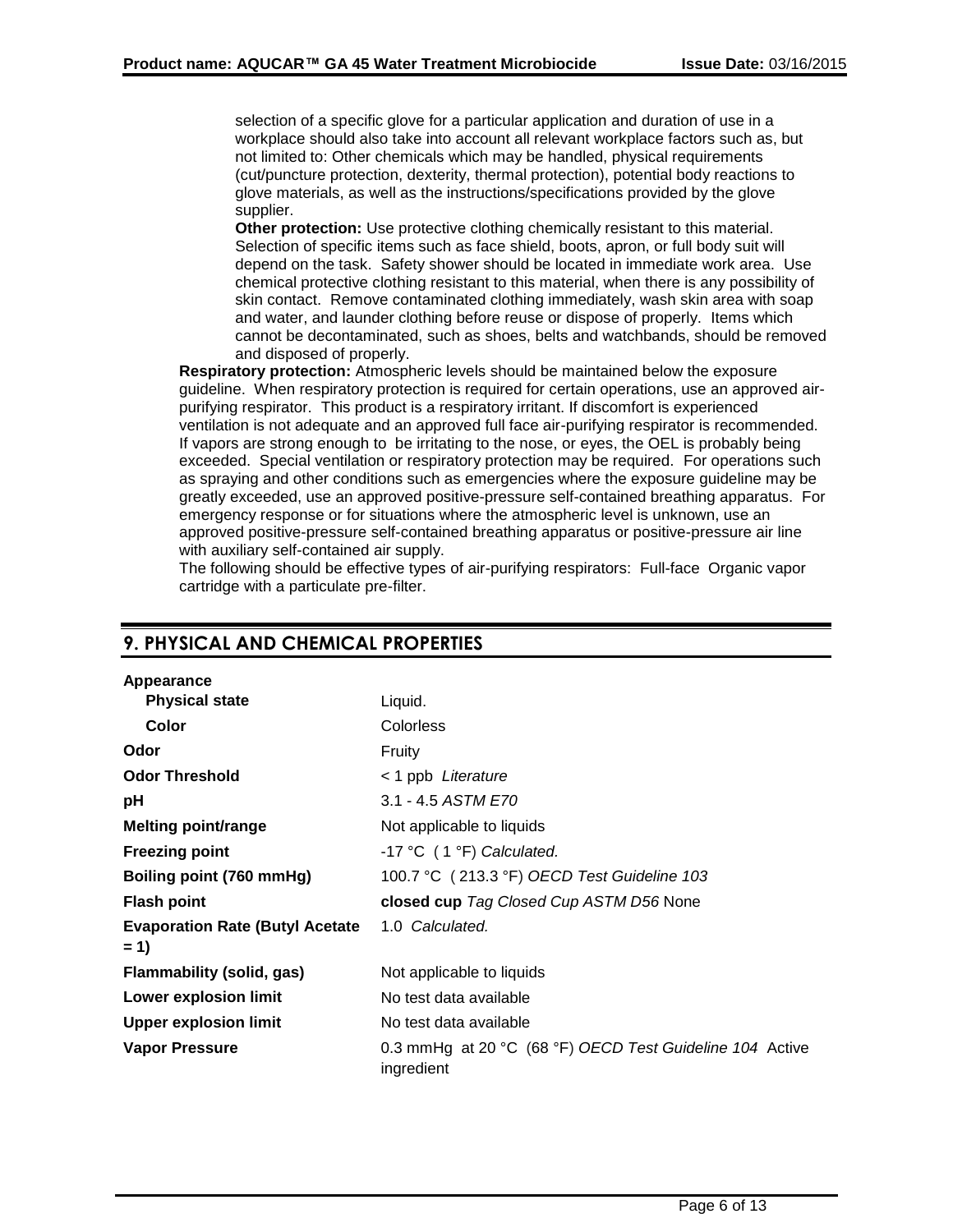| <b>Relative Vapor Density (air = 1)</b>           | 1.0 Calculated.                            |
|---------------------------------------------------|--------------------------------------------|
| <b>Relative Density (water = 1)</b>               | 1.118 at 20 °C (68 °F) OECD 109            |
| <b>Water solubility</b>                           | 100 % at 20 °C (68 °F) Calculated.         |
| <b>Partition coefficient: n-</b><br>octanol/water | no data available                          |
| <b>Auto-ignition temperature</b>                  | No test data available                     |
| <b>Decomposition temperature</b>                  | No test data available                     |
| <b>Kinematic Viscosity</b>                        | No test data available                     |
| <b>Explosive properties</b>                       | no data available                          |
| <b>Oxidizing properties</b>                       | no data available                          |
| <b>Liquid Density</b>                             | 9.3100 lb/gln at 20 °C (68 °F) Calculated. |
| <b>Molecular weight</b>                           | 100.11 g/mol Calculated.                   |

NOTE: The physical data presented above are typical values and should not be construed as a specification.

## **10. STABILITY AND REACTIVITY**

**Reactivity:** no data available

**Chemical stability:** Thermally stable at typical use temperatures.

**Possibility of hazardous reactions:** Polymerization will not occur.

**Conditions to avoid:** Active ingredient decomposes at elevated temperatures.

**Incompatible materials:** Avoid contact with: Amines. Ammonia. Strong acids. Strong bases. Strong oxidizers. Avoid contact with metals such as: Aluminum. Carbon steel. Copper. Iron. Mild steel.

**Hazardous decomposition products:** Decomposition products depend upon temperature, air supply and the presence of other materials.

## **11. TOXICOLOGICAL INFORMATION**

*Toxicological information on this product or its components appear in this section when such data is available.*

## **Acute toxicity**

#### **Acute oral toxicity**

Moderate toxicity if swallowed. Swallowing may result in irritation or burns of the mouth, throat, and gastrointestinal tract. Swallowing may result in gastrointestinal irritation or ulceration. Excessive exposure may cause: Headache. Dizziness. Anesthetic effects. Drowsiness. Unconsciousness. Other central nervous system effects.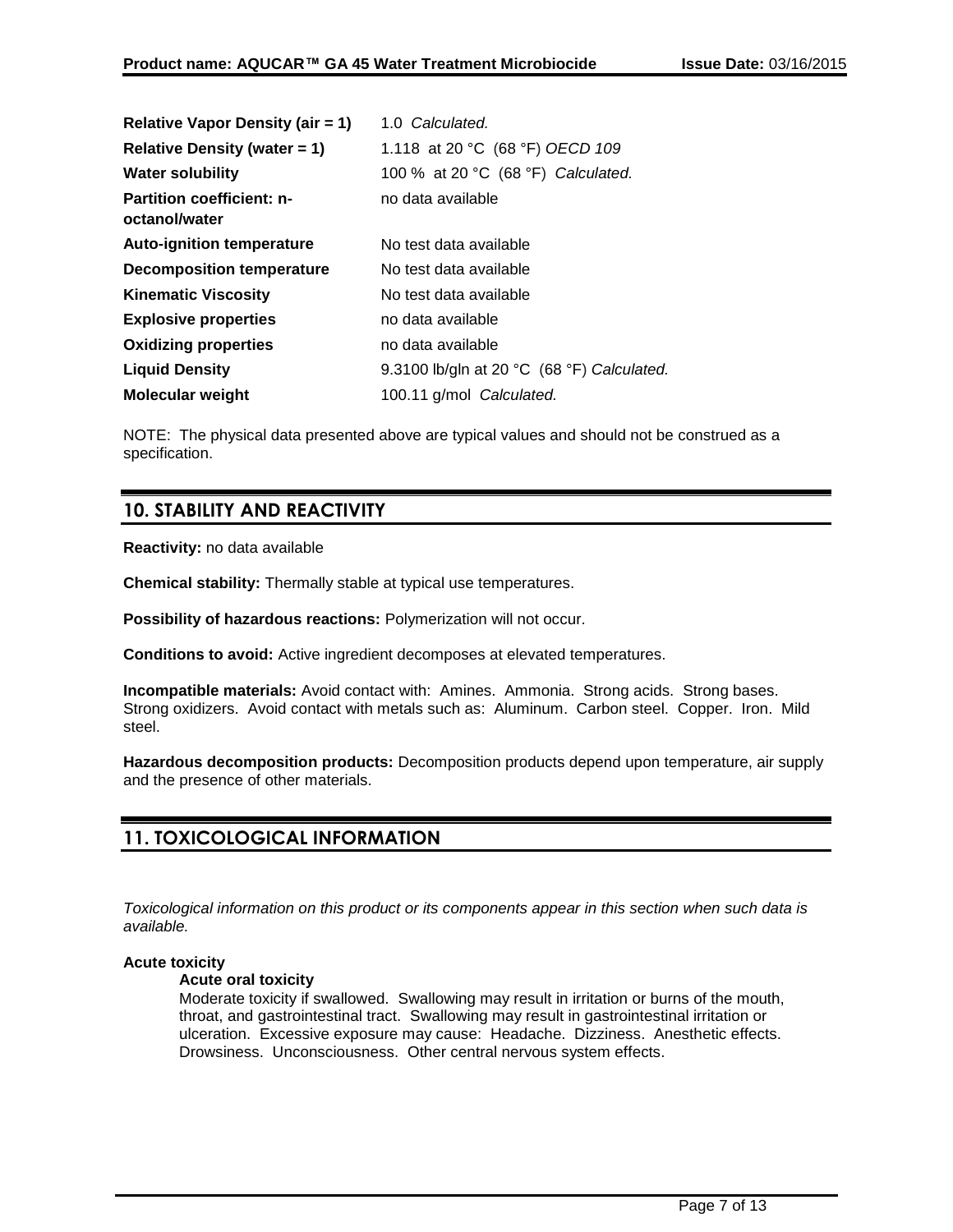As product: Single dose oral LD50 has not been determined.

For the 50% aqueous solution: LD50, Rat, male and female, 200 mg/kg

### **Acute dermal toxicity**

Prolonged skin contact is unlikely to result in absorption of harmful amounts.

For the 50% aqueous solution: LD50, Rabbit, male and female, > 2,000 mg/kg

### **Acute inhalation toxicity**

Vapor from heated material or mist may cause serious adverse effects, even death. Vapor may cause severe irritation of the upper respiratory tract (nose and throat). Case reports and medical surveys link asthma and respiratory irritation to glutaraldehyde exposure, primarily in medical personnel. Asthma-like symptoms may occur in people prone to respiratory disorders or other allergies. Asthma-like symptoms may include coughing, difficult breathing and a feeling of tightness in the chest. Occasionally, breathing difficulties may be life threatening.

As product: The LC50 has not been determined.

For the 50% aqueous solution: LC50, Rat, female, 4 Hour, dust/mist, 0.28 mg/l For the 50% aqueous solution: LC50, Rat, male, 4 Hour, dust/mist, 0.35 mg/l

#### **Skin corrosion/irritation**

Brief contact may cause skin burns. Symptoms may include pain, severe local redness and tissue damage.

#### **Serious eye damage/eye irritation**

May cause severe irritation with corneal injury which may result in permanent impairment of vision, even blindness. Chemical burns may occur.

Vapor may cause eye irritation experienced as mild discomfort and redness.

### **Sensitization**

Skin contact may cause an allergic skin reaction in a small proportion of individuals. Has caused allergic skin reactions when tested in guinea pigs. Has demonstrated the potential for contact allergy in mice.

May cause allergic respiratory response in a small proportion of individuals.

#### **Specific Target Organ Systemic Toxicity (Single Exposure)**

May cause respiratory irritation.

#### **Specific Target Organ Systemic Toxicity (Repeated Exposure)**

Repeated skin contact may result in absorption of amounts which could cause death. May cause nausea and vomiting.

#### **Carcinogenicity**

In a NTP chronic 2-year inhalation study on glutaraldehyde, no carcinogenicity was seen in rats or in mice. An increase in large granular lymphocytes in Fischer rats dosed with glutaraldehyde for two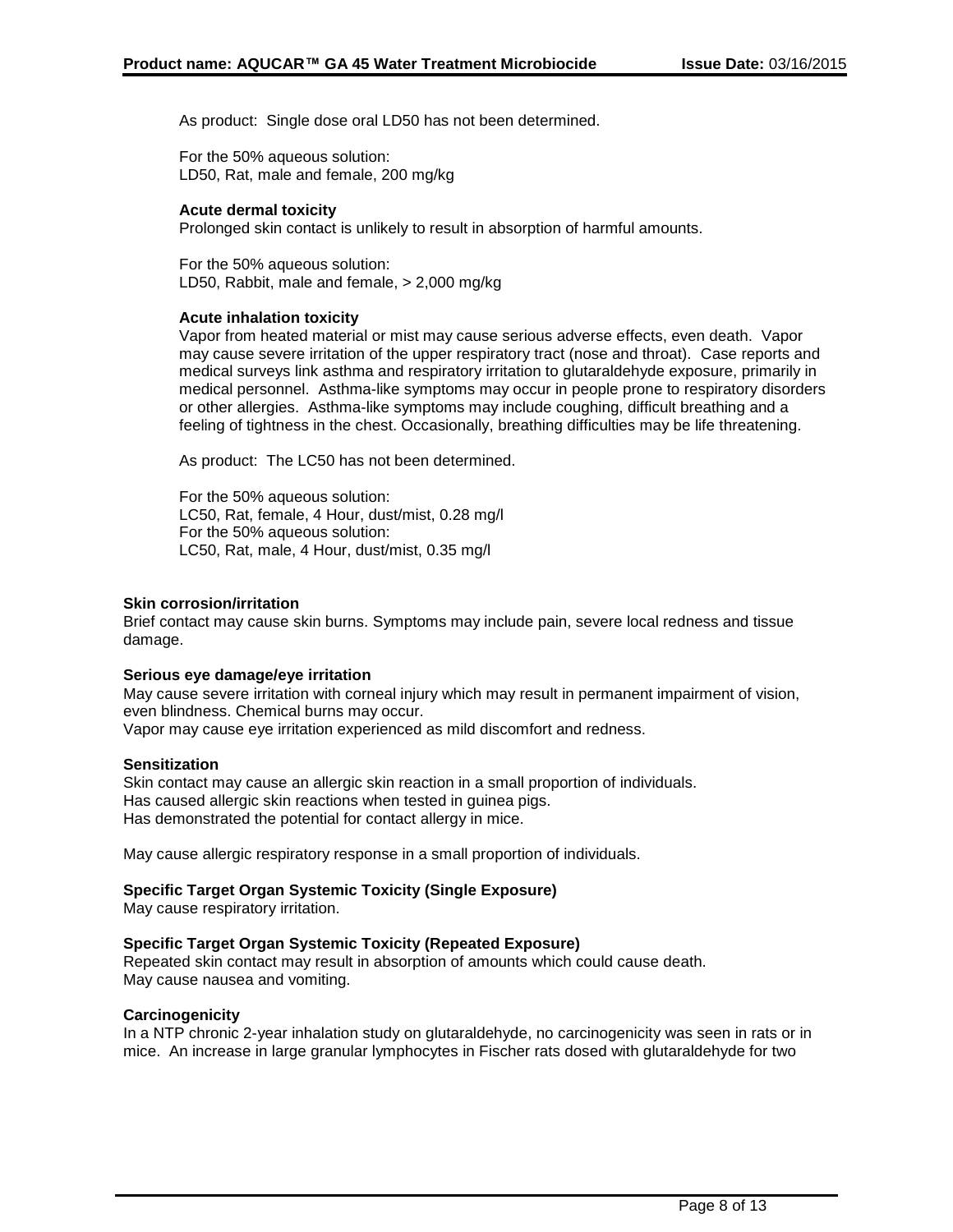years was random or a secondary carcinogenic effect due to a modifying influence on the occurrence of this common neoplasm in this rat strain.

#### **Teratogenicity**

For glutaraldehyde: Has been toxic to the fetus in laboratory animals at doses toxic to the mother. Did not cause birth defects in laboratory animals.

#### **Reproductive toxicity**

For glutaraldehyde: In animal studies, did not interfere with reproduction.

#### **Mutagenicity**

For glutaraldehyde: In vitro genetic toxicity studies were negative in some cases and positive in other cases. Animal genetic toxicity studies were predominantly negative.

#### **Aspiration Hazard**

Aspiration into the lungs may occur during ingestion or vomiting, causing tissue damage or lung injury.

## **12. ECOLOGICAL INFORMATION**

*Ecotoxicological information on this product or its components appear in this section when such data is available.*

#### **Toxicity**

#### **Glutaraldehyde**

#### **Acute toxicity to fish**

Material is highly toxic to aquatic organisms on an acute basis (LC50/EC50 between 0.1 and 1 mg/L in the most sensitive species tested). LC50, Cyprinodon variegatus (sheepshead minnow), 96 Hour, 32 mg/l

#### **Acute toxicity to aquatic invertebrates**

LC50, copepod Acartia tonsa, semi-static test, 48 Hour, 3 mg/l

#### **Acute toxicity to algae/aquatic plants**

ErC50, Desmodesmus subspicatus (Scenedesmus subspicatus), 72 Hour, 0.6 mg/l NOEC, Desmodesmus subspicatus (Scenedesmus subspicatus), 72 Hour, Growth rate inhibition, 0.025 mg/l

#### **Toxicity to bacteria**

EC50, activated sludge, > 50 mg/l, OECD 209 Test

#### **Chronic toxicity to aquatic invertebrates**

NOEC, water flea Daphnia magna, flow-through test, 21 d, number of offspring, 0.12 mg/l

#### **Toxicity to Above Ground Organisms**

Material is moderately toxic to birds on an acute basis (LD50 between 51 and 500 mg/kg). Material is practically non-toxic to birds on a dietary basis (LC50 > 5000 ppm). oral LD50, Anas platyrhynchos (Mallard duck), 408 - 466 mg/kg dietary LC50, Colinus virginianus (Bobwhite quail), > 5,000 ppm dietary LC50, Anas platyrhynchos (Mallard duck), > 5,000 ppm

#### **Persistence and degradability**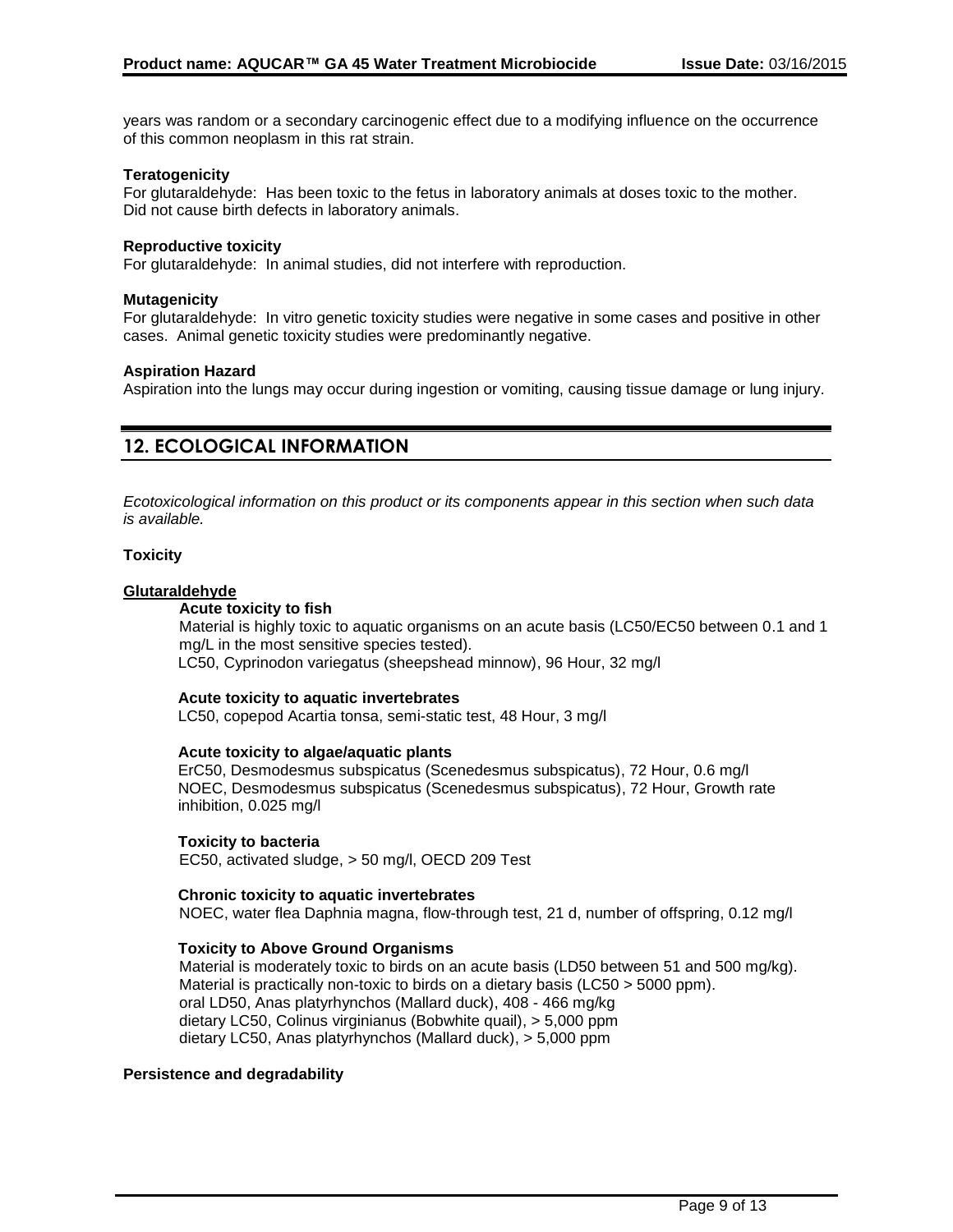### **Glutaraldehyde**

**Biodegradability:** 10-day Window: Pass **Biodegradation:** 73 % **Exposure time:** 9 d **Method:** OECD Test Guideline 301A or Equivalent

## **Theoretical Oxygen Demand:** 1.92 mg/mg

### **Biological oxygen demand (BOD)**

| <b>Incubation</b><br>Time | <b>BOD</b>  |
|---------------------------|-------------|
| 5 d                       | 28%         |
| 10 d                      | $57 - 63 %$ |

### **Photodegradation**

**Test Type:** Half-life (indirect photolysis) **Sensitizer:** OH radicals **Atmospheric half-life:** 2.74 Hour **Method:** Estimated.

### **Bioaccumulative potential**

#### **Glutaraldehyde**

**Bioaccumulation:** Bioconcentration potential is low (BCF < 100 or Log Pow < 3). **Partition coefficient: n-octanol/water(log Pow):** -0.333 Measured

#### **Mobility in soil**

#### **Glutaraldehyde**

Potential for mobility in soil is high (Koc between 50 and 150). Given its very low Henry's constant, volatilization from natural bodies of water or moist soil is not expected to be an important fate process. **Partition coefficient(Koc):** 120 - 500 Estimated.

## **13. DISPOSAL CONSIDERATIONS**

**Disposal methods:** DO NOT DUMP INTO ANY SEWERS, ON THE GROUND, OR INTO ANY BODY OF WATER. All disposal practices must be in compliance with all Federal, State/Provincial and local laws and regulations. Regulations may vary in different locations. Waste characterizations and compliance with applicable laws are the responsibility solely of the waste generator. AS YOUR SUPPLIER, WE HAVE NO CONTROL OVER THE MANAGEMENT PRACTICES OR MANUFACTURING PROCESSES OF PARTIES HANDLING OR USING THIS MATERIAL. THE INFORMATION PRESENTED HERE PERTAINS ONLY TO THE PRODUCT AS SHIPPED IN ITS INTENDED CONDITION AS DESCRIBED IN MSDS SECTION: Composition Information. FOR UNUSED & UNCONTAMINATED PRODUCT, the preferred options include sending to a licensed, permitted: Incinerator or other thermal destruction device.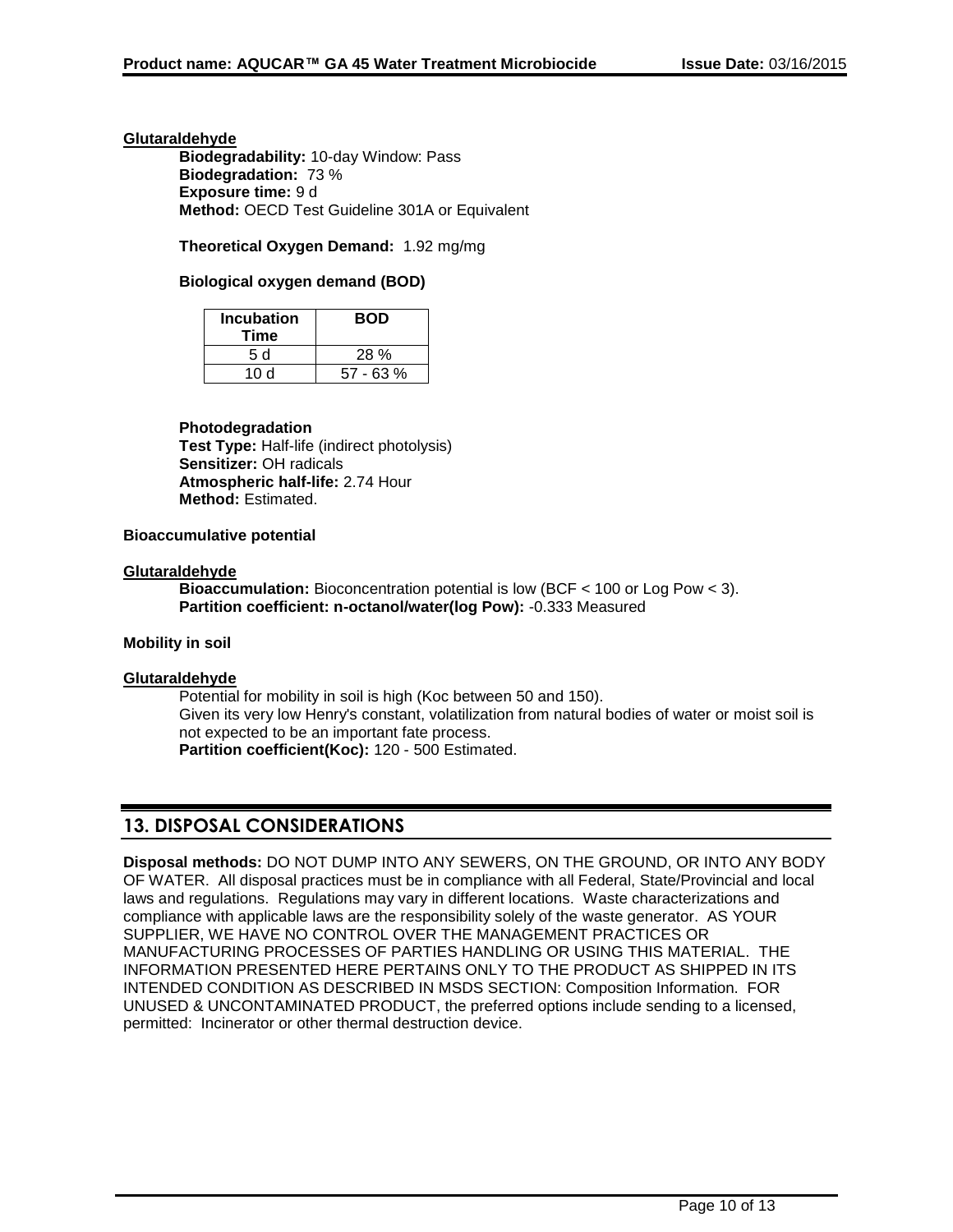## **14. TRANSPORT INFORMATION**

#### **DOT**

| Proper shipping name<br>UN number<br><b>Class</b><br>Packing group                                                                                                                                                  | Corrosive liquids, toxic, n.o.s. (Glutaraldehyde)<br><b>UN 2922</b><br>8(6.1)<br>Ш                                                                            |
|---------------------------------------------------------------------------------------------------------------------------------------------------------------------------------------------------------------------|---------------------------------------------------------------------------------------------------------------------------------------------------------------|
| <b>Classification for SEA transport (IMO-IMDG):</b>                                                                                                                                                                 |                                                                                                                                                               |
| Proper shipping name<br><b>UN number</b><br><b>Class</b><br>Packing group<br><b>Marine pollutant</b><br><b>Transport in bulk</b><br>according to Annex I or II<br>of MARPOL 73/78 and the<br><b>IBC or IGC Code</b> | CORROSIVE LIQUID, TOXIC, N.O.S. (Glutaraldehyde)<br><b>UN 2922</b><br>8(6.1)<br>Ш<br>Glutaraldehyde<br>Consult IMO regulations before transporting ocean bulk |
| Classification for AIR transport (IATA/ICAO):<br>Proper shipping name<br><b>UN number</b><br><b>Class</b><br>Packing group                                                                                          | Corrosive liquid, toxic, n.o.s. (Glutaraldehyde)<br><b>UN 2922</b><br>8(6.1)<br>$\mathbf{I}$                                                                  |
|                                                                                                                                                                                                                     |                                                                                                                                                               |

This information is not intended to convey all specific regulatory or operational requirements/information relating to this product. Transportation classifications may vary by container volume and may be influenced by regional or country variations in regulations. Additional transportation system information can be obtained through an authorized sales or customer service representative. It is the responsibility of the transporting organization to follow all applicable laws, regulations and rules relating to the transportation of the material.

## **15. REGULATORY INFORMATION**

### **OSHA Hazard Communication Standard**

This product is a "Hazardous Chemical" as defined by the OSHA Hazard Communication Standard, 29 CFR 1910.1200.

**Superfund Amendments and Reauthorization Act of 1986 Title III (Emergency Planning and Community Right-to-Know Act of 1986) Sections 311 and 312** Acute Health Hazard

### **Superfund Amendments and Reauthorization Act of 1986 Title III (Emergency Planning and Community Right-to-Know Act of 1986) Section 313**

This material does not contain any chemical components with known CAS numbers that exceed the threshold (De Minimis) reporting levels established by SARA Title III, Section 313.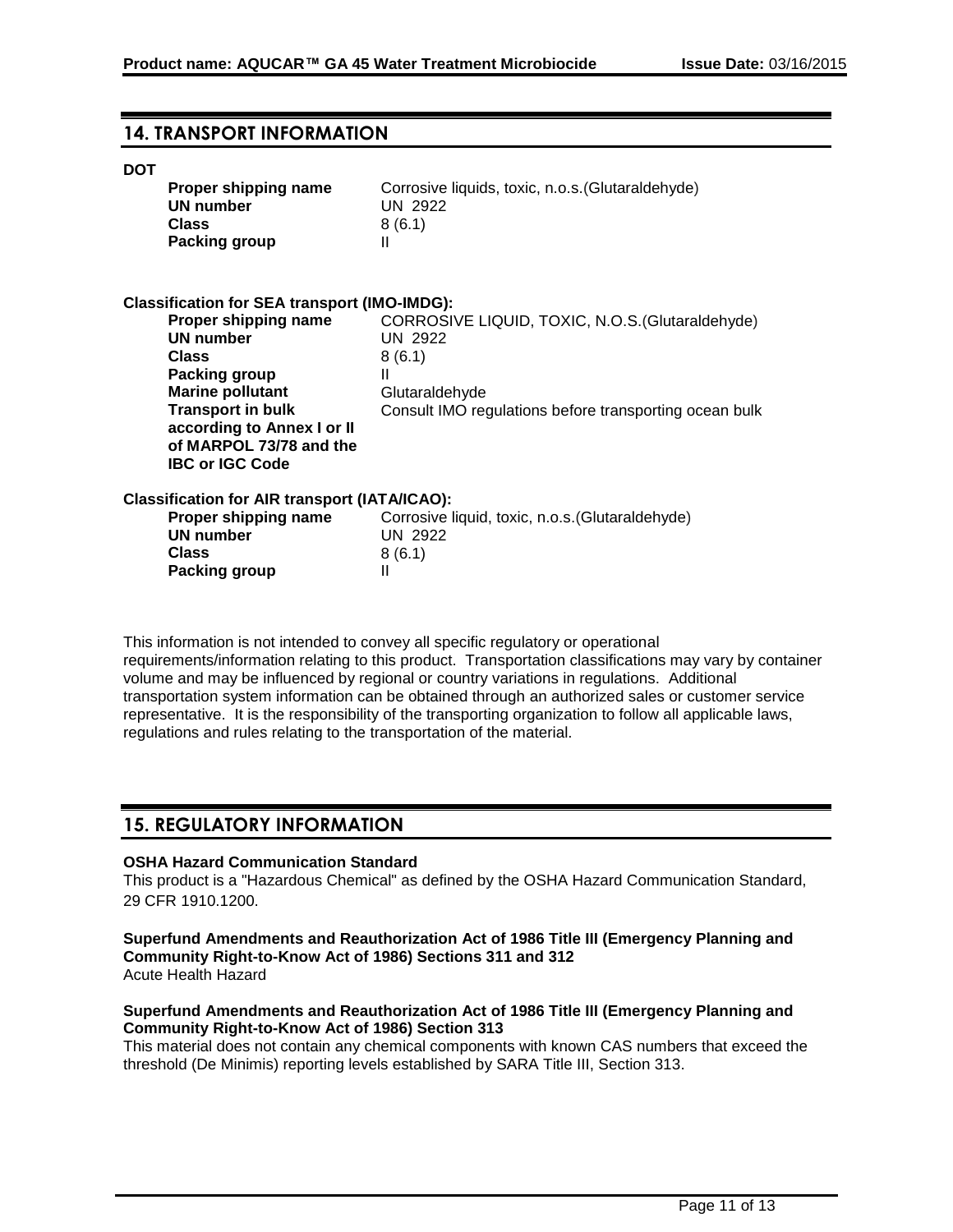#### **Comprehensive Environmental Response, Compensation, and Liability Act of 1980 (CERCLA) Section 103**

To the best of our knowledge, this product does not contain chemicals at levels which require reporting under this statute.

#### **Pennsylvania Worker and Community Right-To-Know Act:**

The following chemicals are listed because of the additional requirements of Pennsylvania law:

| <b>Components</b> | <b>CASRN</b> |
|-------------------|--------------|
| Glutaraldehyde    | 111-30-8     |

#### **California Proposition 65 (Safe Drinking Water and Toxic Enforcement Act of 1986)**

This product contains no listed substances knownto the State of California to cause cancer, birth defects or other reproductive harm, at levels which would require a warning under the statute.

#### **United States TSCA Inventory (TSCA)**

This product contains chemical substance(s) exempt from U.S. EPA TSCA Inventory requirements. It is regulated as a pesticide subject to Federal Insecticide, Fungicide, and Rodenticide Act (FIFRA) requirements.

#### **Federal Insecticide, Fungicide and Rodenticide Act**

EPA Registration Number: 464-692

This chemical is a pesticide product registered by the Environmental Protection Agency and is subject to certain labeling requirements under federal pesticide law. These requirements differ from the classification criteria and hazard information required for safety data sheets, and for workplace labels of non-pesticide chemicals. Following is the hazard information as required on the pesticide label:

#### DANGER

Corrosive Causes irreversible eye damage Causes skin burns. Harmful if inhaled May be fatal if swallowed. Harmful if absorbed through skin Prolonged or frequently repeated skin contact may cause allergic reactions in some individuals. Causes asthmatic signs and symptoms in hyper-reactive individuals. This pesticide is toxic to fish.

## **16. OTHER INFORMATION**

#### **Product Literature**

Additional information on this product may be obtained by calling your sales or customer service contact.

#### **Revision**

Identification Number: 101225931 / A001 / Issue Date: 03/16/2015 / Version: 8.1